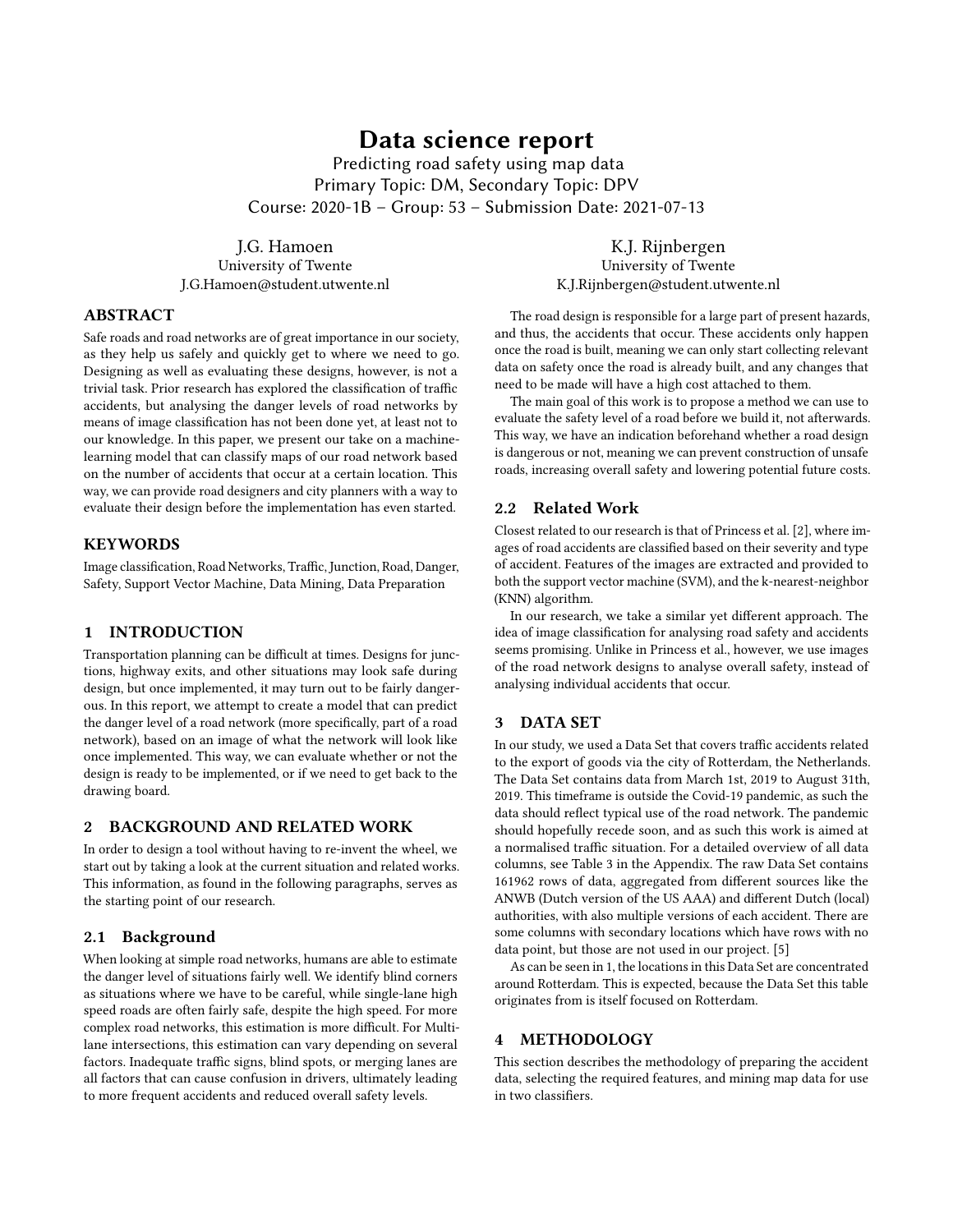<span id="page-1-0"></span>

Figure 1: A density map of the locations listed in the Data Set (left), and all points plotted on the map (right).

#### 4.1 Feature Extraction & Labelling

We identified the coordinates of traffic accidents on the map. Our map has been divided in tiles, some of which have more accidents than others. The tiles are labelled based on their number of accidents , possible labels being : "very\_low", "low", "medium", and "high". We extract images of these tiles using the OpenStreetMap API [\[6\]](#page-5-2) in Python. Some examples are provided below.

We separated the Data Set into four classes, being "very low" [0, 1] accidents, "low" [2, 3] accidents, "medium" [4, 10] accidents, and "high" [11, ) accidents.





#### 4.2 Aggregation

Initial inspection of the Data Set with our initial categorised data revealed a mismatch between the data and reality. As can be seen in Figure [4,](#page-2-0) the granularity of the geospatial data is quite high, which can be a good thing. However, this clearly dangerous intersection



Figure 3: Examples of roads and their respective danger levels.

(knooppunt ridderkerk) would be classified as having a very low risk many times. As such, aggregation of the data was deemed necessary. K-Means clustering was tries, but was not usable for our application, because the clustering would result in a limited number of data points. For more on k-means clustering, see the discussion.

The final aggregation method uses the map tiles native to Open-StreetMap. All data points are clustered to each tile, and the tile is then used in the classifier. This aggregation method has good synergy with our data mining method, as the OpenStreetMap API serves tiles anyhow. Using this aggregation method leads to more appropriate results, while maintaining a sufficient granularity. The same junction with aggregated data can be seen in Figure [5.](#page-2-1) As for the database-part of this process, we have used the intermediate variables: "tile\_x" and "tile\_y" in order to join our Location\_ids to the tile\_ids.

#### 4.3 Map Data Mining

With the aggregated data on the scale of the OpenStreetMap map tiles, the image Data Set can be constructed. For each location in the locations table, represented as can be seen under "Locations" in Figure [6,](#page-2-2) we use smopy [\[8\]](#page-5-3) to mine GPX data from the open-StreetMap API and save the map tiles as PNG images. Then the images are split into test, train and validation sets, and moved to corresponding folders according to their risk category, to be used in a classifier or regression model.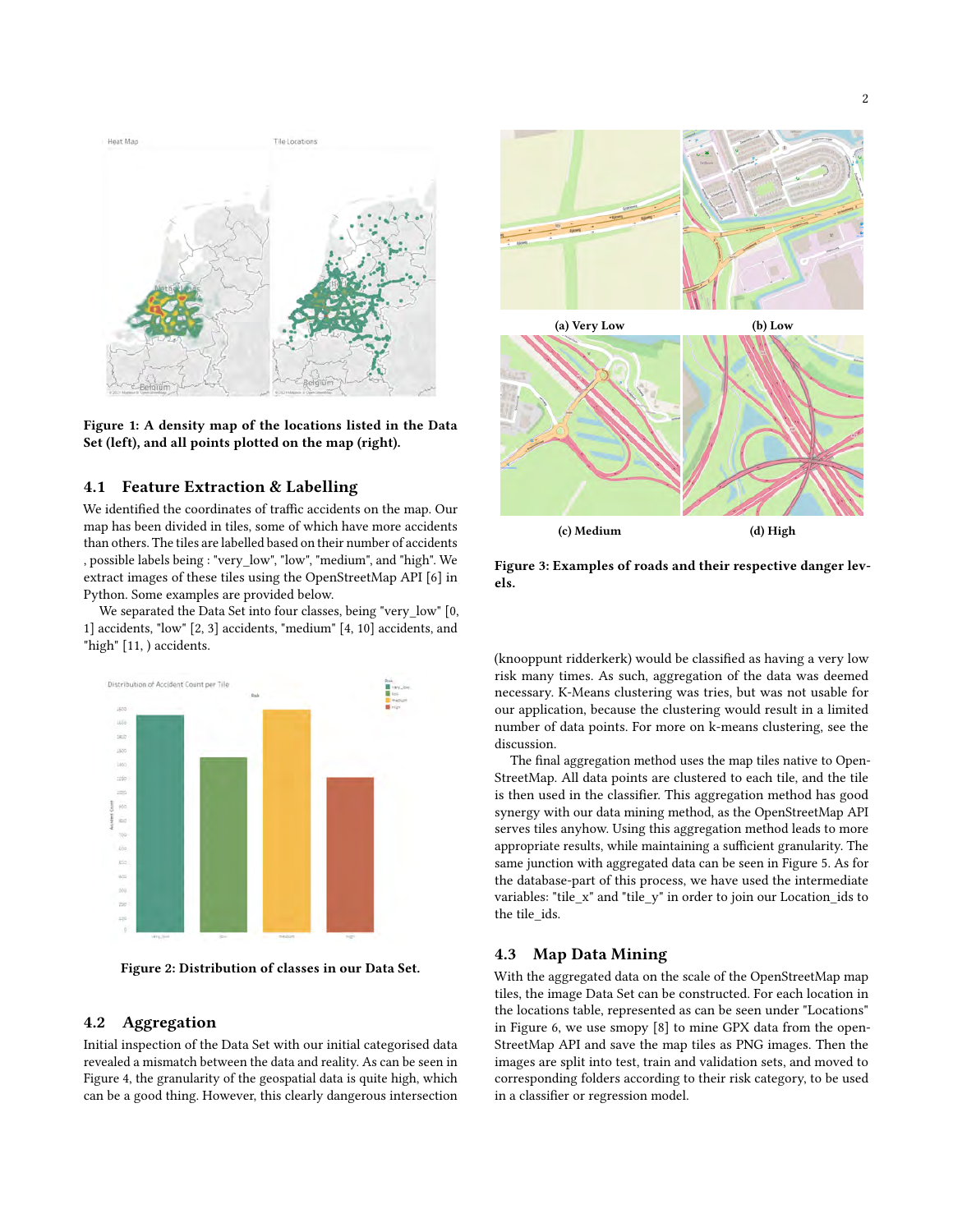<span id="page-2-0"></span>

Figure 4: The unaggregated datapoints on a notoriously dangerous Junction in the Netherlands, all the blue points have a "very\_low" risk label.

<span id="page-2-1"></span>

Figure 5: The same Data as Figure [4](#page-2-0) after aggregation

<span id="page-2-2"></span>

Figure 6: Star schema for our Data Set.

#### 4.4 Classifiers and Evaluation

To apply and generalise the knowledge in the acquired Data Set, two machine learning methods are used: A support vector regression (SVR) model and a Convolutional Neural Network.

4.4.1 Support Vector Regression. The Support Vector Regression algorithm (SVR) is a modified version of the support vector machine (SVM)[\[4\]](#page-5-4), a machine learning classifier that separates classes by fitting a hyperplane that maximises the margin between the plane and its closest points (i.e. the support vectors). The SVR is different from the SVM in the sense that it does not predict a class which the image belongs to, but a number that corresponds to the situation present in the image. (In our case, the number of accidents occuring at a certain location in a certain timeframe). In our studies, we use the scikit-learn python library for our SVR [\[7\]](#page-5-5), using a linear Kernel, and C=100. The advantage of a SVR is that it is relatively efficient and easy to train. It takes less computing power than a neural network, and usually reaches significant results relatively quickly. The disadvantage of a SVR over a neural network is that the peak performance given more compute is lower. When given large amounts of computing power, neural networks usually outperform SVR systems.

The advantage of using regression over classification is that it usually performs better on continuous variables, and that even when the classification is off, the regression system can still be in the same ball park figure range. And for this use case that could be preferable. The difference between 50 and 60 predicted accidents would be arbitrary, as the urban planner using this system would need to take a good look at his new intersection anyhow. The model is evaluated using the R2 scores, mean absolute error, and mean squared error. These are common evaluation metrics used for regression models, and more information can be found on the sklearn wiki [\[7\]](#page-5-5).

4.4.2 Convolutional Neural Network. The other model we created is based on the convolutional neural network (CNN). CNNs are a class of deep neural networks, often used in image classification [\[9\]](#page-5-6). CNNs are regularised versions of the multilayer perceptron, a very basic type of neural network. An illustration of the CNN is provided in Figure [11](#page-7-0) in the Appendix. This particular network contains several convolution layers, which perform linear operations that involve multiplying a set of weights with our input (which consists of the color values of the pixels in our images. In addition to convolution layers, Max-pooling layers (which downscale images by taking the maximum value of a subset of pixels, as illustrated in Figure [7\)](#page-3-0), and output layers (which do the actual classification) are also present. Unlike the SVR, which predicts a number of accidents to occur, our CNN identifies the danger level, or, "class" of our input images.

We opt for a convolutional neural network as they are well suited for the analysis and classification of images. They can often attain very high accuracies, which is exactly what we are after. As with most things in life though, there is no such thing as a free lunch. Convolutional neural networks are extremely computationally intensive, as they often use complex mathematical operations on very large scales. A lot of parameters need to be trained, (even a fairly simple model like ours requires about 30 million parameters to be trained (29,985,988 to be exact)), and as you can imagine, the model needs a lot of training data to do so.

The model we use is a sequential model (meaning the model consists of a linear stack of layers, so no weird loopbacks and other oddities are included), consisting of several convolution layers with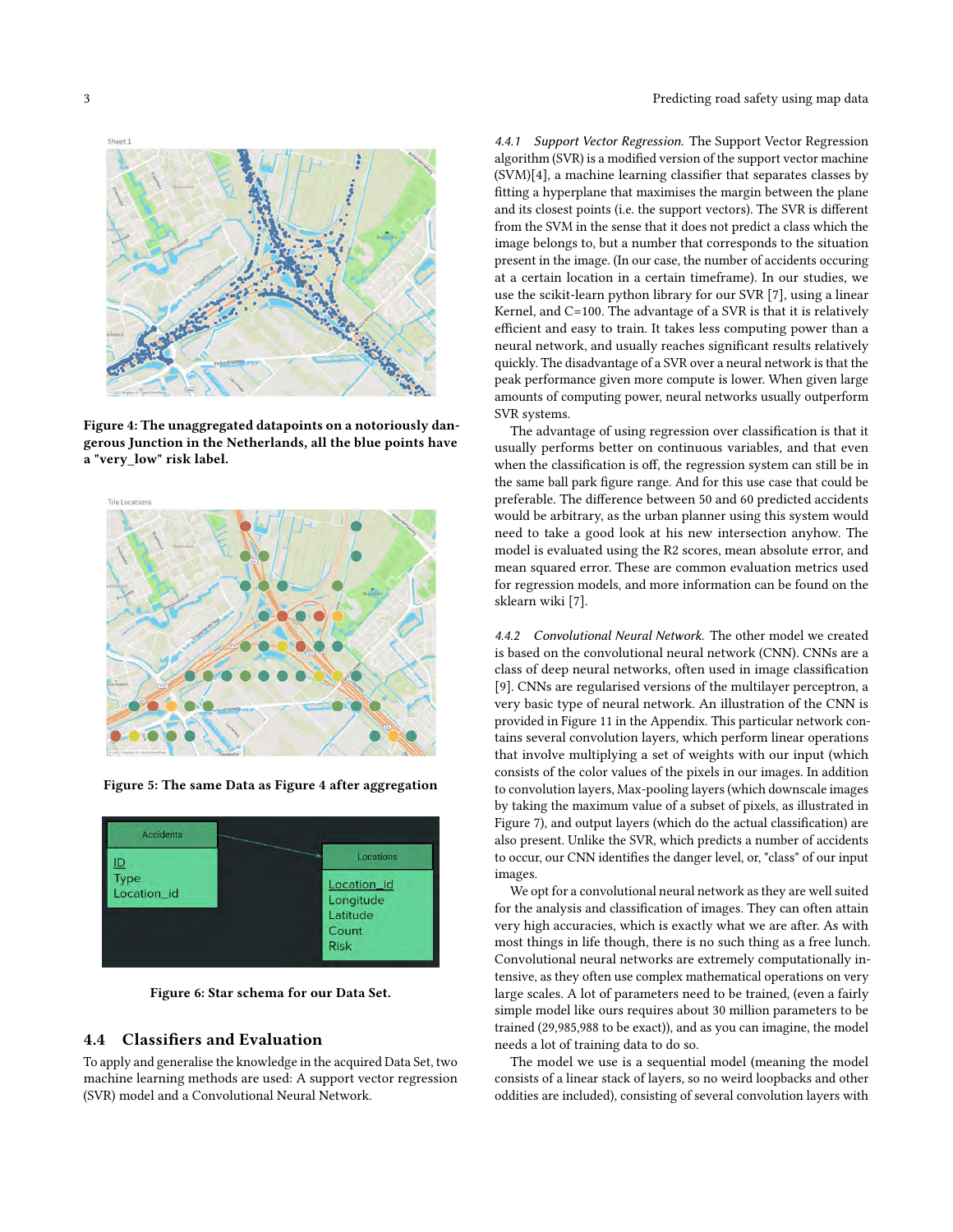their corresponding activation layers, along with flatten layers, dense layers and their activation functions, dropout layers, and another activation layer which serves as the classification layer. A full overview of the model is provided in Table [4](#page-6-1) in the Appendix.

We evaluate the model using the performance metrics: "accuracy", "precision", "recall" and "F1-Score". A brief explanation of these metrics is provided in Table [1](#page-3-1) Below.

<span id="page-3-1"></span>Table 1: Performance metrics for the convolutional neural network.

<span id="page-3-0"></span>

| Metric           |                                                        | Description    |                |                                            |              |                        |                |                  |  |
|------------------|--------------------------------------------------------|----------------|----------------|--------------------------------------------|--------------|------------------------|----------------|------------------|--|
| Accuracy         | Correct predictions as a fraction of total predictions |                |                |                                            |              |                        |                |                  |  |
| Precision        | Relevant items as a fraction of selected items         |                |                |                                            |              |                        |                |                  |  |
| Recall           | Selected items as a fraction of relevant items)        |                |                |                                            |              |                        |                |                  |  |
| F1-Score         |                                                        |                |                | A weighted average of precision and recall |              |                        |                |                  |  |
|                  |                                                        |                |                |                                            |              |                        |                |                  |  |
|                  |                                                        |                |                |                                            |              |                        |                |                  |  |
|                  |                                                        |                |                |                                            |              |                        |                |                  |  |
|                  |                                                        |                |                |                                            |              |                        |                |                  |  |
|                  |                                                        |                |                |                                            |              |                        |                |                  |  |
| 29               | 15                                                     | 28             | 184            |                                            | 31           | 15                     | 28             | 184              |  |
| $\overline{0}$   | 100                                                    | 70             | 38             |                                            | $\mathbf{0}$ | 100                    | 70             | 38               |  |
| 12               | 12                                                     | $\overline{7}$ | $\overline{2}$ |                                            | 12           | 12                     | $\overline{7}$ | $\overline{2}$   |  |
| 12               | 12                                                     | 45             | 6              |                                            | 12           | 12                     | 45             | 6                |  |
| 2x2<br>pool size |                                                        |                |                |                                            |              |                        |                | 2x2<br>pool size |  |
|                  | 100                                                    | 184            |                |                                            |              | 36                     | 80             |                  |  |
|                  | 12                                                     | 45             |                |                                            |              | 12                     | 15             |                  |  |
|                  |                                                        | Max Pooling    |                |                                            |              | <b>Average Pooling</b> |                |                  |  |

Figure 7: Max pooling layer [\[10\]](#page-5-7)

#### 5 RESULTS

The Data Set has been created following the methodology, and used to train the two models. The results are as follows:

### 5.1 SVR

The SVR performed as described in Table [2.](#page-3-2) Those metrics have been obtained using the scikit-learn library [\[7\]](#page-5-5), specifically the metrics.r2\_score, mean\_absolute\_error and mean\_squared\_error functions. The mean squared error has also been plotted against the ground truth value. The mean squared error is lowest between the accident counts [5,10]. It is important to note that 6 outliers ranging from 3000 to 8000 have been left out of this plot for readability reasons.

<span id="page-3-2"></span>

| Performance metric                     | Result                     |
|----------------------------------------|----------------------------|
| R <sub>2</sub> score on training set   | 0.4139                     |
| R <sub>2</sub> score on validation set | $-0.0466$                  |
| Mean Absolute Error                    | $-6.424 (\sigma 0.343)$    |
| Mean Squared Error                     | $-111.220 (\sigma 20.203)$ |



Figure 8: Distribution of squared error relative to real number of accidents per tile.

#### 5.2 CNN

For classification algorithms such as the CNN, we are mainly interested in metrics related to how many labels, and which labels, we got correct. The metrics we use to do this are : accuracy, precision, recall, and f1-score. These metrics can be found in Figure [9.](#page-3-3)

<span id="page-3-3"></span>

| H | ø        | Θ            |          | $0.233$ ] |        |          |         |
|---|----------|--------------|----------|-----------|--------|----------|---------|
| ſ | $\theta$ | $\theta$     |          | $0.275$ ] |        |          |         |
| ſ | $\theta$ | Θ            | O.       | 310]      |        |          |         |
| t | ø        | Θ            | $\theta$ | 28411     |        |          |         |
|   |          |              |          | precision | recall | f1-score | support |
|   |          | high         |          | 0.00      | 0.00   | 0.00     | 233     |
|   |          | low          |          | 0.00      | 0.00   | 0.00     | 275     |
|   |          | medium       |          | 0.00      | 0.00   | 0.00     | 310     |
|   |          | very_low     |          | 0.26      | 1.00   | 0.41     | 284     |
|   |          |              |          |           |        |          |         |
|   |          | accuracy     |          |           |        | 0.26     | 1102    |
|   |          | macro avq    |          | 0.06      | 0.25   | 0.10     | 1102    |
|   |          | weighted avg |          | 0.07      | 0.20   | 0.11     | 1102    |
|   |          |              |          |           |        |          |         |

Figure 9: Performance metrics of the CNN.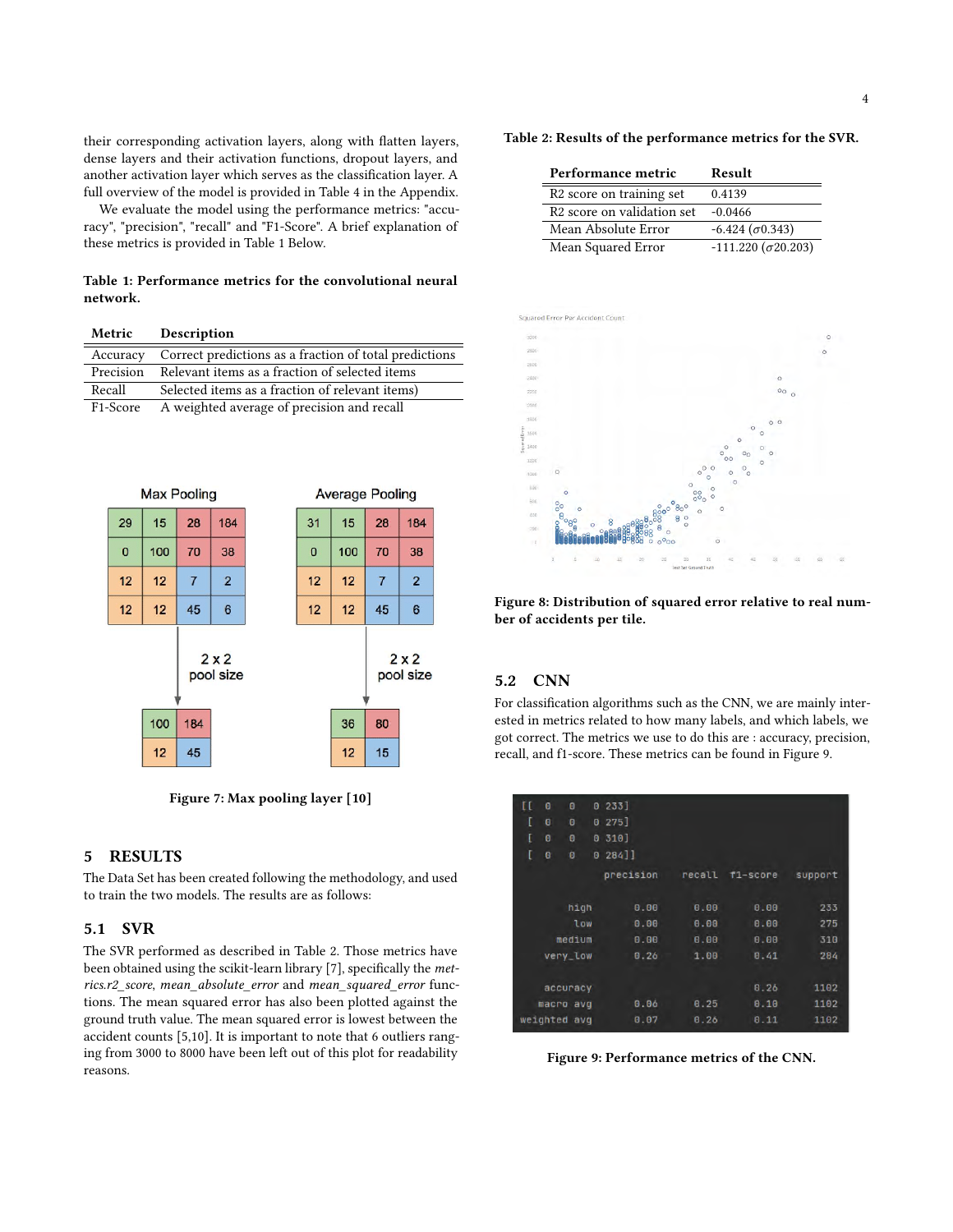### 6 DISCUSSION

This section describes the interpretation of our results,a reflection on the methodology, and opportunities and recommendations for future work.

### 6.1 Data Preparation and Data Mining

In hindsight, some different choices could be made in the data preparation. Firstly, we could have chosen to limit the geographical scope of data points used in the final Data Set to the Rotterdam area, this could have yielded a better Data Set. Additionally, it might be wise to drop all the points with a value of 1, as these points could also be considered relatively safe. It would be nearly impossible to also include data of "safe" places, as no single Data Set could capture the entire population of accidents, so geographical selection of "safe" data points would be akin to proving purple flamingos do not exist. To experiment with the current methods, different zoom levels could be used in an effort to try and achieve a higher accuracy on the classifiers. There are also some improvements which can be made in the future, which are listed under Future Work.

### 6.2 CNN

The CNN under performed, and likely was overfit. Inspecting the evaluation report reveals that the CNN indeed picked one class all the time. Interestingly, based on the baseline classes one would expect that the classifier would pick "medium" constantly, however the class picked in accordance to baseline estimation is "very\_low". This is most likely due to the train/test division. Another reason why the CNN under performed could be an error in the sample weights, but this should not be a problem as the Data Set is already quite balanced. Additional improvements overall can be found in the Future Works section.

#### 6.3 SVR

In general, the SVR performed better than chance on the training set (Sklearn R2 metric is positive), but performed poorer than chance on a validation set (Sklearn R2 metric is negative). This suggests that there is some statistically significant data available in the image filed, but that the Data Set cannot be used to train a general model. While with a mean absolute error of -6 and a mean squared error of -111 the classifier is far from accurate, the system should be able to give a ball park estimate which can be of value to civil engineers.

In the SVR, the mean squared error is relatively low in the lower regions. That means that if a classification is low, a civil engineer could reasonably assume that a road is relatively safe. This would mean that an improved version of this system could prove to be potentially valuable. However, in this state, our system is not ready for use. While it is an interesting proof-of-concept, there are a number of future steps still to be undertaken.

#### 6.4 Future Work

From our research we conclude that predicting road safety based on map data is possible, but there is still a lot of room for improvement. In this section, we provide some ideas on how our current method can be improved.

Firstly, we can incorporate more features into the classifier. Information such as the number of traffic signs present at a location may

help improve performance.Factors like (expected) traffic usage and geographical location could also be valuable features a classifier could use.

Secondly, we can use the same method and apply it to a different Data Set, or an expanded version of the Data Set. The Data Set may contain data from all over the Netherlands (or even more), or include more different types of roads (e.g. include roads which are not highways).

Furthermore, improving the aggregation of data may turn out to be beneficial. Instead of grouping per tile as we do now, the data can be grouped based on road features (such as interchanges, roundabouts, T-junctions, or bridges, among others). Another approach would be aggregation based on k-means clustering. Instead of dividing the map into pre-set tiles, we divide the map in clusters based on where the accidents happen relative to each other. An example of what this would look like is provided in Figure [10](#page-4-0) below.

<span id="page-4-0"></span>

Figure 10: K-means clustering [\[10\]](#page-5-7).

Moreover, we can use the same Data Set to predict accident types instead of the number of accidents. This way, we get information on what types of accidents would occur, so we can get more information on which parts of the design need to be adjusted.

Lastly, the performance of other types of classifiers can be explored. Our research focuses on two fairly simple classifiers, being the SVR and the CNN, but implementation of other methods such as Long-Short-Term-Memory (LSTM), or other classifiers like Deep Neural Networks (DNN) may yield higher performance than our classifiers do.

#### 7 CONCLUSION

Using accident data, a data mining operation has been conducted, and a Data Set has been collected featuring aggregated location data, accident count, accident types, and risk categories. This Data Set was used to train a Support vector Regression model (SVR) and a Convolutional Neural Network (CNN). The SVR performed in a statistically significant manner, yielding a mean absolute error of -6.424. The CNN reached a 26% accuracy by fitting on the baseline classification.

While this work provides a proof of concept for a novel method to predict the safety of new civil engineering projects before they are built, improvements could, and should be made before applying it on real projects.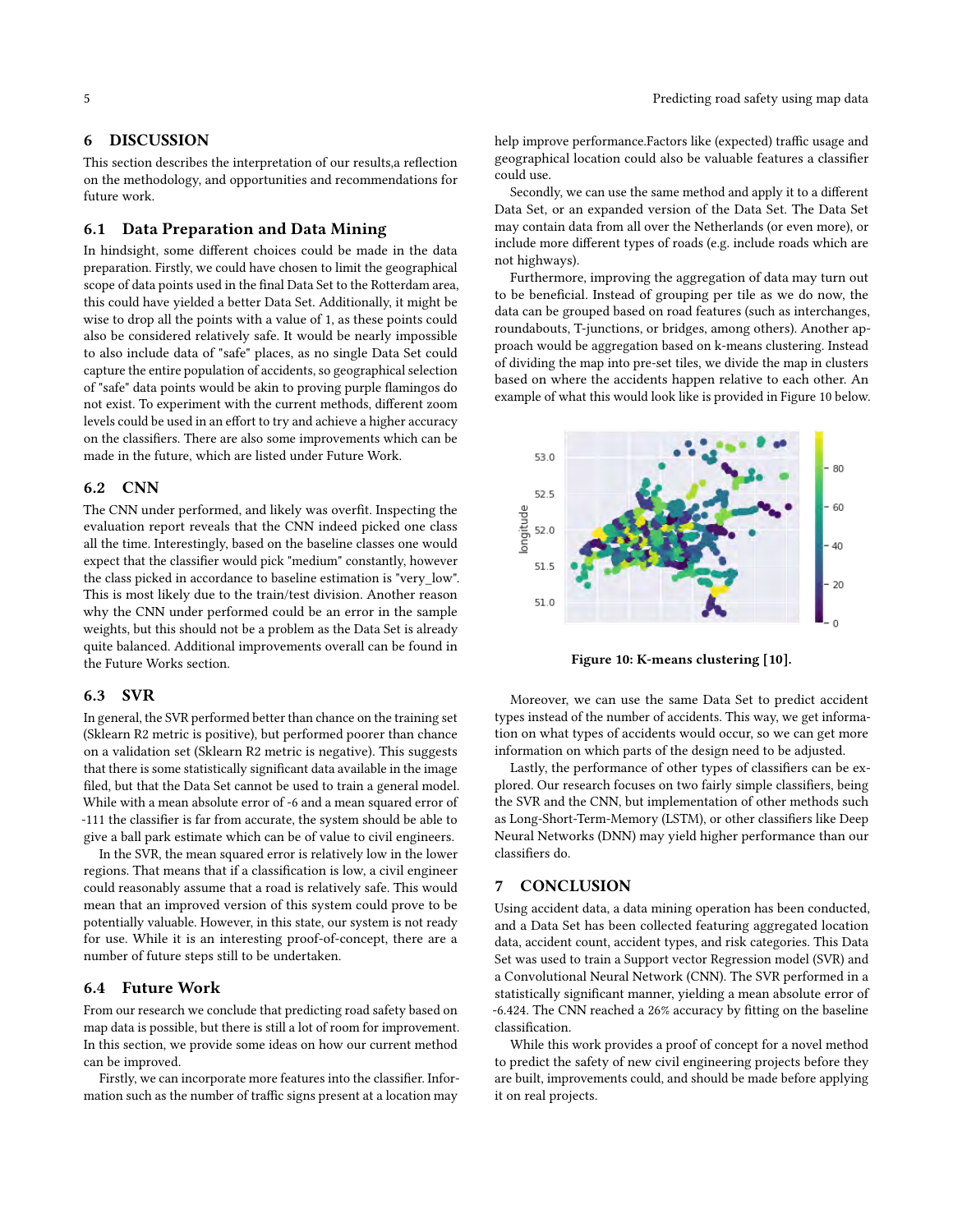### ACKNOWLEDGMENTS

We want to thank everyone who contributed to our health and well being, guidance, and help. Specifically we want to thank the creator and maintainers of the OpenStreetMap API [ [6\]](#page-5-2),the Keras [ [3\]](#page-5-8) and Smopy[ [8\]](#page-5-3) libraries for Python. Additionally, we want to thank Mr. B.Bieling from Mapcreator [\(https://mapcreator.io/\)](https://mapcreator.io/) for graciously providing us with maps and interesting comments.

#### REFERENCES

- <span id="page-5-9"></span>[1] Md. Zahangir Alom, Tarek Taha, Chris Yakopcic, Stefan Westberg, Paheding Sidike, Mst Nasrin, Mahmudul Hasan, Brian Essen, Abdul Awwal, and Vijayan Asari. 2019. A State-of-the-Art Survey on Deep Learning Theory and Architectures. Electronics 8 (03 2019), 292.<https://doi.org/10.3390/electronics8030292>
- <span id="page-5-0"></span>[2] P.J. Beryl Princess, S. Silas, and E.B. Rajsingh. 2021. Classification of Road Accidents Using SVM and KNN. Advances in Intelligent Systems and Computing 1133 (2021), 27–41. [https://doi.org/10.1007/978-981-15-3514-7\\_3](https://doi.org/10.1007/978-981-15-3514-7_3) cited By 0.
- <span id="page-5-8"></span><span id="page-5-4"></span>[3] Francois Chollet et al. 2015. Keras.<https://github.com/fchollet/keras> [4] T. Hastie, R. Tibshirani, and J. Friedman. 2013. The Elements of Statistical Learning:
- Data Mining, Inference, and Prediction. Springer New York. [https://books.google.](https://books.google.nl/books?id=yPfZBwAAQBAJ) [nl/books?id=yPfZBwAAQBAJ](https://books.google.nl/books?id=yPfZBwAAQBAJ)
- <span id="page-5-1"></span>[5] University of Twente. [n.d.]. sb-incidenten-export-rotterdam 1 maart - 31 augustus.zip.<http://castle.ewi.utwente.nl/datasciencedata/TRANSPORT/>
- <span id="page-5-2"></span>[6] OpenStreetMap contributors. 2017. https://planet.osm.org . [https://www.openstreetmap.org.]( https://www.openstreetmap.org )
- <span id="page-5-5"></span>[7] F. Pedregosa, G. Varoquaux, A. Gramfort, V. Michel, B. Thirion, O. Grisel, M. Blondel, P. Prettenhofer, R. Weiss, V. Dubourg, J. Vanderplas, A. Passos, D. Cournapeau, M. Brucher, M. Perrot, and E. Duchesnay. 2011. Scikit-learn: Machine Learning in Python. Journal of Machine Learning Research 12 (2011), 2825–2830. [8] Cyrille Rossant. [n.d.]. rossant/smopy.<https://github.com/rossant/smopy>
- <span id="page-5-6"></span><span id="page-5-3"></span>[9] M.V. Valueva, N.N. Nagornov, P.A. Lyakhov, G.V. Valuev, and N.I. Chervyakov. 2020. Application of the residue number system to reduce hardware costs of the convolutional neural network implementation. Mathematics and Computers in Simulation 177 (2020), 232 – 243.<https://doi.org/10.1016/j.matcom.2020.04.031>
- <span id="page-5-7"></span>[10] Muhamad Yani, S Irawan, and M.T. S.T. 2019. Application of Transfer Learning Using Convolutional Neural Network Method for Early Detection of Terry's Nail. Journal of Physics: Conference Series 1201 (05 2019), 012052. [https://doi.org/10.](https://doi.org/10.1088/1742-6596/1201/1/012052) [1088/1742-6596/1201/1/012052](https://doi.org/10.1088/1742-6596/1201/1/012052)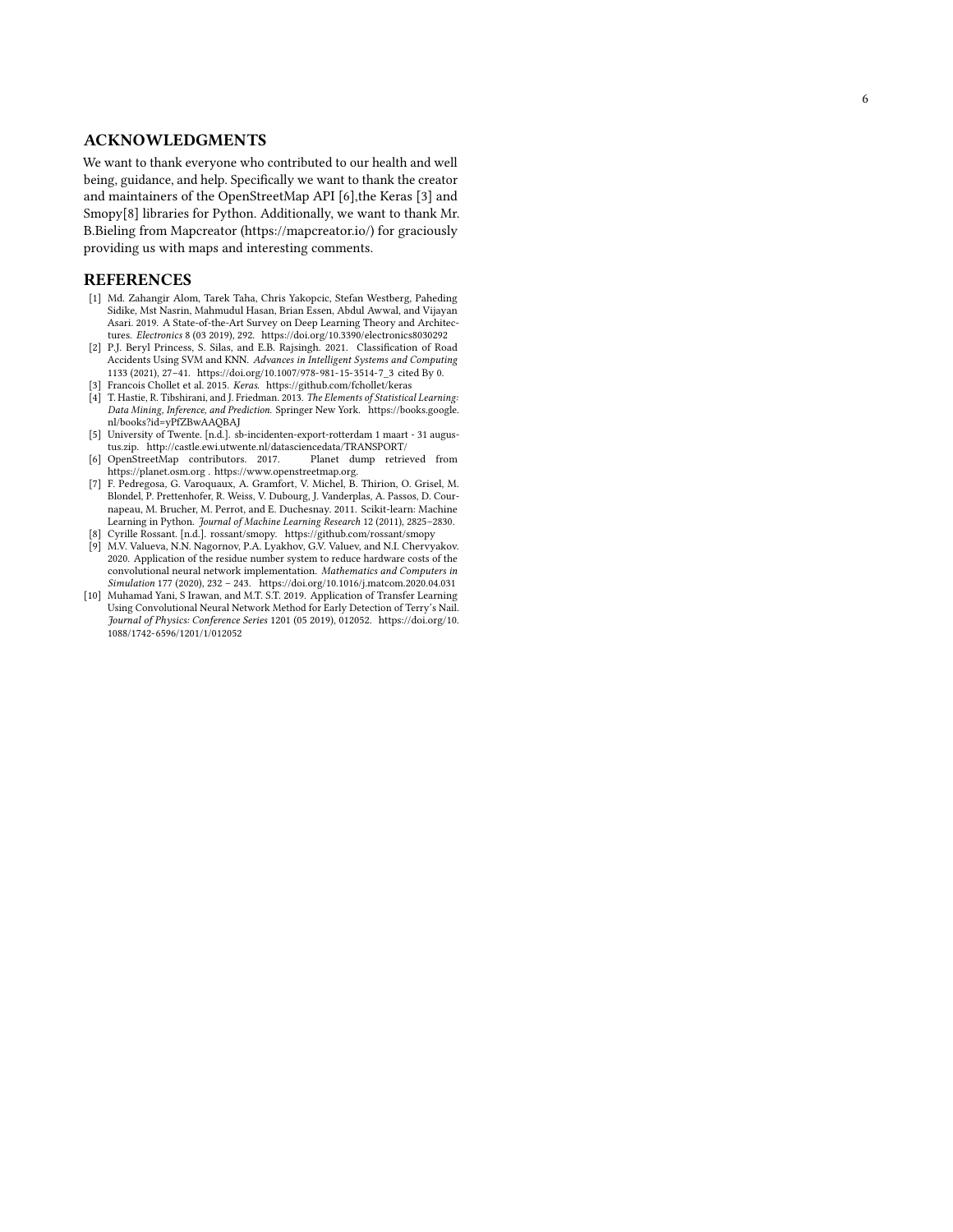# <span id="page-6-0"></span>APPENDIX

### Table 3: The Data Set.

| Feature                                                                   | <b>Type</b>                 |
|---------------------------------------------------------------------------|-----------------------------|
| id (Id)                                                                   | String                      |
| versie (Version)                                                          | Integer                     |
| type (Type)                                                               | String                      |
| bron (source)                                                             | String                      |
| starttijd (Starting_time)                                                 | Datetime (DD/MM/YYYY HH:MM) |
| eindtijd (Ending_time)                                                    | Datetime (DD/MM/YYYY HH:MM) |
| situatie_aangemaakt_tijd (Situation_created_time)                         | Datetime (DD/MM/YYYY HH:MM) |
| situatie_versie_tijd (Situation_version_time)                             | Datetime (DD/MM/YYYY HH:MM) |
| speciaal_geval (Special_case)                                             | <b>String</b>               |
| vild_versie (Vild_version)                                                | <b>String</b>               |
| vild_richting (Vild_direction)                                            | <b>String</b>               |
| vild_primaire_locatie (Vild_primary_location)                             | Integer                     |
| vild_afstand_tot_primaire_locatie (Vild_distance_to_primary_location)     | Integer                     |
| vild_afstand_tot_secundaire_locatie (Vild_distance_to_secundary_location) | Integer                     |
| mobiliteit (Mobility)                                                     | String                      |
| veiligheids_gerelateerd_bericht (Safety_related_message)                  | Boolean                     |
| primaire_locatie_lengtegraad (Primary_Location_longitude)                 | Float                       |
| primaire_locatie_breedtegraad (Primary_Location_latitude)                 | Float                       |
| secundaire_locatie_lengtegraad (Secondary_Location_longitude)             | Float                       |
| Secundaire_locatie_breedtegraad (Secondary_Location_latitude)             | Float                       |
| gedetailleerd type (Detailed type)                                        | String                      |

## <span id="page-6-1"></span>Table 4: Model overview of our convolutional neural network.

| Layer               | <b>Parameters</b>                    |
|---------------------|--------------------------------------|
| Sequential          | None                                 |
| Convolution(Conv2D) | filters = 32, kernel size = $(3, 3)$ |
| Activation          | ReLu                                 |
| MaxPooling          | $pool_size = (2, 2)$                 |
| Flatten             | None                                 |
| Dense               | units $= 64$                         |
| Activation          | ReLu                                 |
| Dropout             | rate $= 0.5$                         |
| Dense               | units $= 4$                          |
| Activation          | Softmax                              |